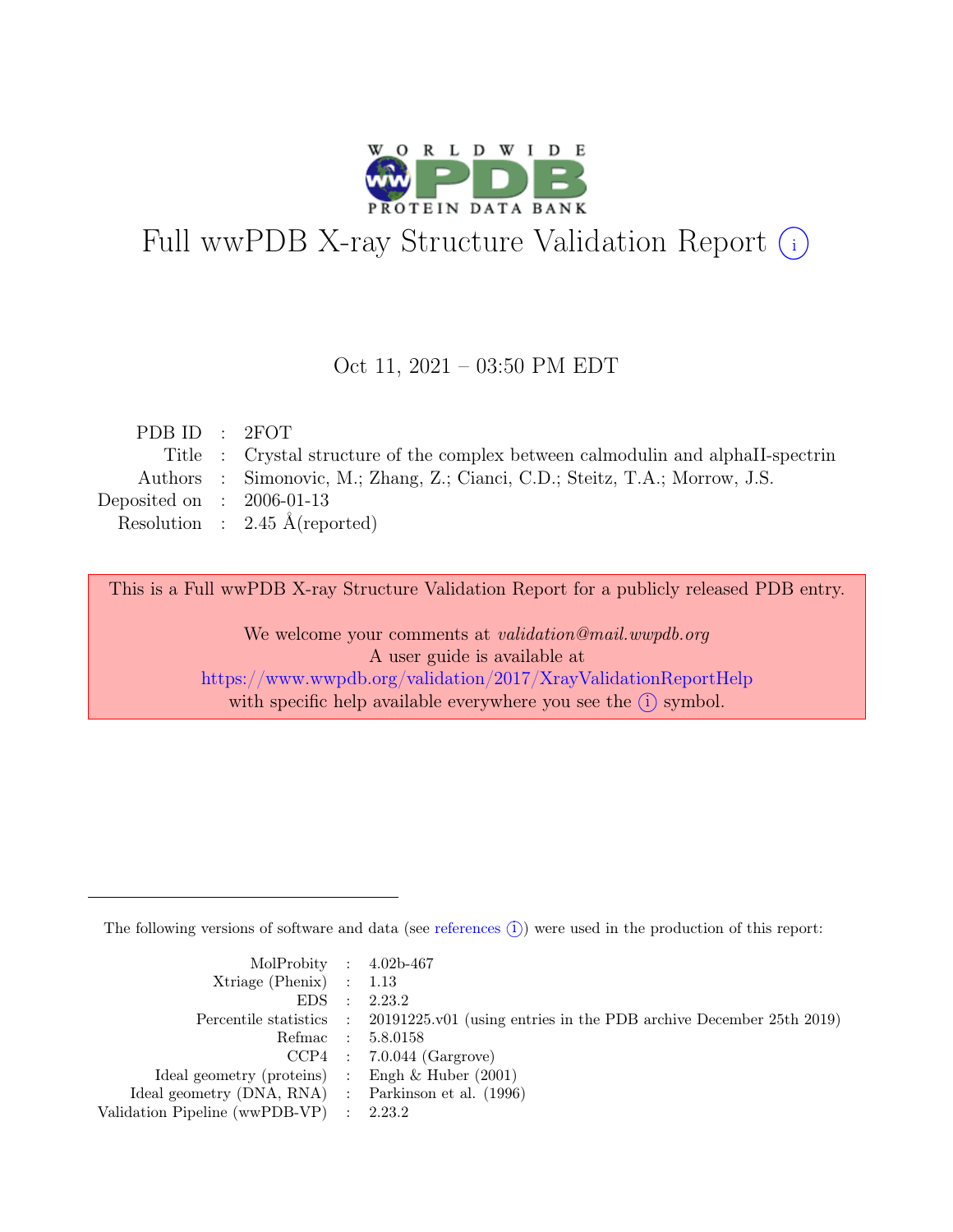# 1 Overall quality at a glance  $(i)$

The following experimental techniques were used to determine the structure: X-RAY DIFFRACTION

The reported resolution of this entry is 2.45 Å.

Percentile scores (ranging between 0-100) for global validation metrics of the entry are shown in the following graphic. The table shows the number of entries on which the scores are based.



| Metric                | Whole archive<br>$(\#\text{Entries})$ | Similar resolution<br>$(\# \text{Entries}, \text{ resolution } \text{range}(\AA))$ |
|-----------------------|---------------------------------------|------------------------------------------------------------------------------------|
| $R_{free}$            | 130704                                | 1544 (2.48-2.44)                                                                   |
| Clashscore            | 141614                                | 1613 (2.48-2.44)                                                                   |
| Ramachandran outliers | 138981                                | $1598(2.48-2.44)$                                                                  |
| Sidechain outliers    | 138945                                | 1598 (2.48-2.44)                                                                   |
| RSRZ outliers         | 127900                                | 1523 (2.48-2.44)                                                                   |

The table below summarises the geometric issues observed across the polymeric chains and their fit to the electron density. The red, orange, yellow and green segments of the lower bar indicate the fraction of residues that contain outliers for  $\geq$ =3, 2, 1 and 0 types of geometric quality criteria respectively. A grey segment represents the fraction of residues that are not modelled. The numeric value for each fraction is indicated below the corresponding segment, with a dot representing fractions <=5% The upper red bar (where present) indicates the fraction of residues that have poor fit to the electron density. The numeric value is given above the bar.

| Mol | ${\rm Chain}$ | $^{\shortmid}$ Length $_{\shortmid}$ |           | Quality of chain |    |     |    |
|-----|---------------|--------------------------------------|-----------|------------------|----|-----|----|
|     |               | l48                                  | %<br>51%  |                  |    | 36% | 9% |
|     |               |                                      | 2%<br>31% | 19%              | 5% | 45% |    |

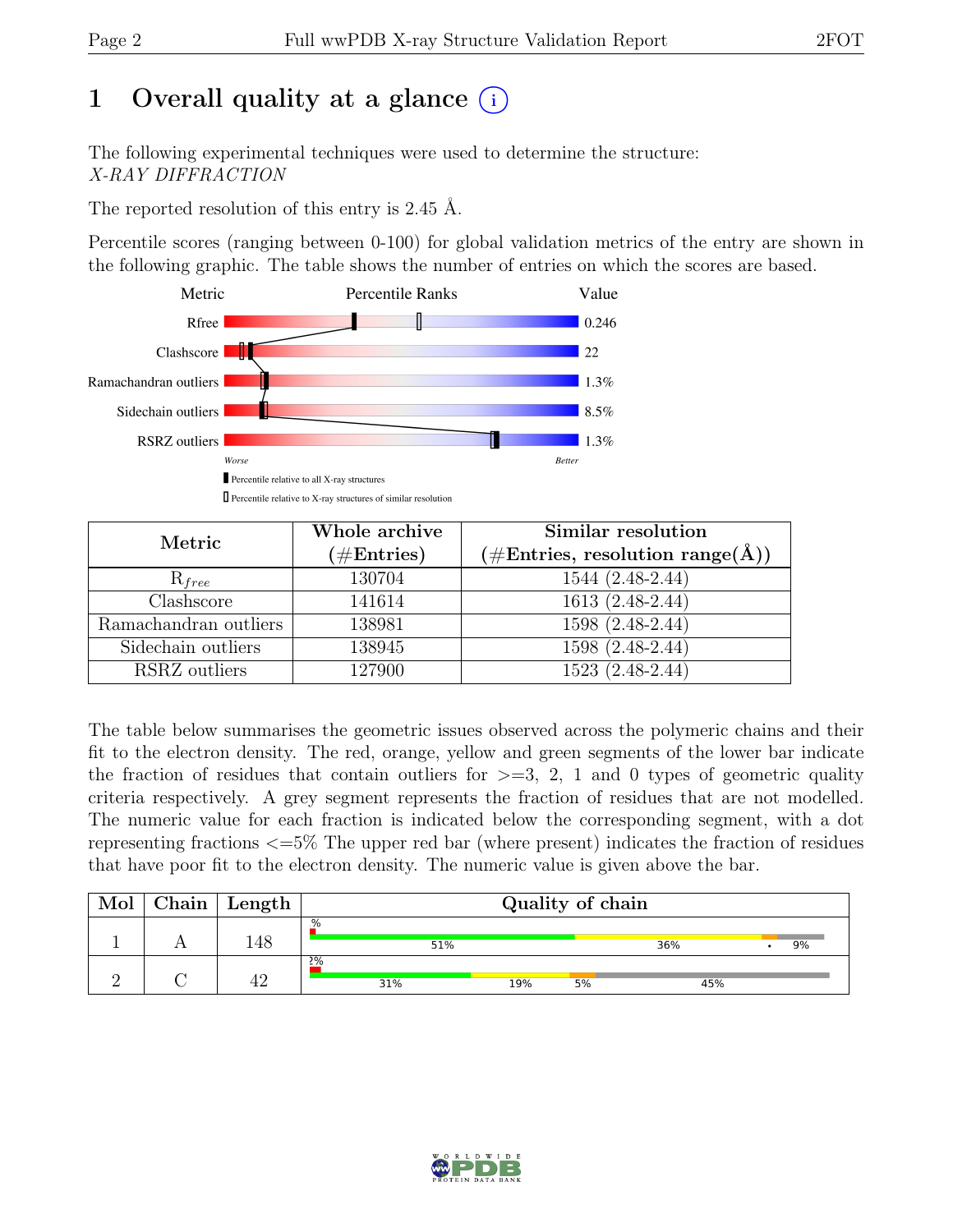# 2 Entry composition  $(i)$

There are 4 unique types of molecules in this entry. The entry contains 1239 atoms, of which 0 are hydrogens and 0 are deuteriums.

In the tables below, the ZeroOcc column contains the number of atoms modelled with zero occupancy, the AltConf column contains the number of residues with at least one atom in alternate conformation and the Trace column contains the number of residues modelled with at most 2 atoms.

• Molecule 1 is a protein called Calmodulin.

| Mol | ${\rm Chain}$ | <sup>1</sup> Residues |       | $\rm{Atoms}$ |  | $\rm ZeroOcc$   Alt $\rm Conf$   Trace |  |
|-----|---------------|-----------------------|-------|--------------|--|----------------------------------------|--|
|     |               | 134                   | Total |              |  |                                        |  |
|     |               |                       | 998   | 159          |  |                                        |  |

• Molecule 2 is a protein called alpha-II spectrin Spectrin.

| Mol | Chain   Residues |                                                          | Atoms  |  | $ZeroOcc \mid AltConf \mid Trace$ |  |
|-----|------------------|----------------------------------------------------------|--------|--|-----------------------------------|--|
|     | 23               | $\begin{array}{ccc} \text{Total} & \text{C} \end{array}$ | 114 32 |  |                                   |  |

There is a discrepancy between the modelled and reference sequences:

|      | Chain   Residue   Modelled   Actual |     | Comment                          | Reference |
|------|-------------------------------------|-----|----------------------------------|-----------|
| 1211 | $\rm{ARG}$                          | LEU | engineered mutation   UNP Q13813 |           |

• Molecule 3 is CALCIUM ION (three-letter code: CA) (formula: Ca).

|  | Mol   Chain   Residues | Atoms | ZeroOcc   AltConf |  |
|--|------------------------|-------|-------------------|--|
|  |                        | Total |                   |  |

• Molecule 4 is water.

|  | Mol   Chain   Residues | Atoms                | ZeroOcc   AltConf |
|--|------------------------|----------------------|-------------------|
|  | .55                    | Total O<br>55<br>-55 |                   |
|  |                        | Total O              |                   |

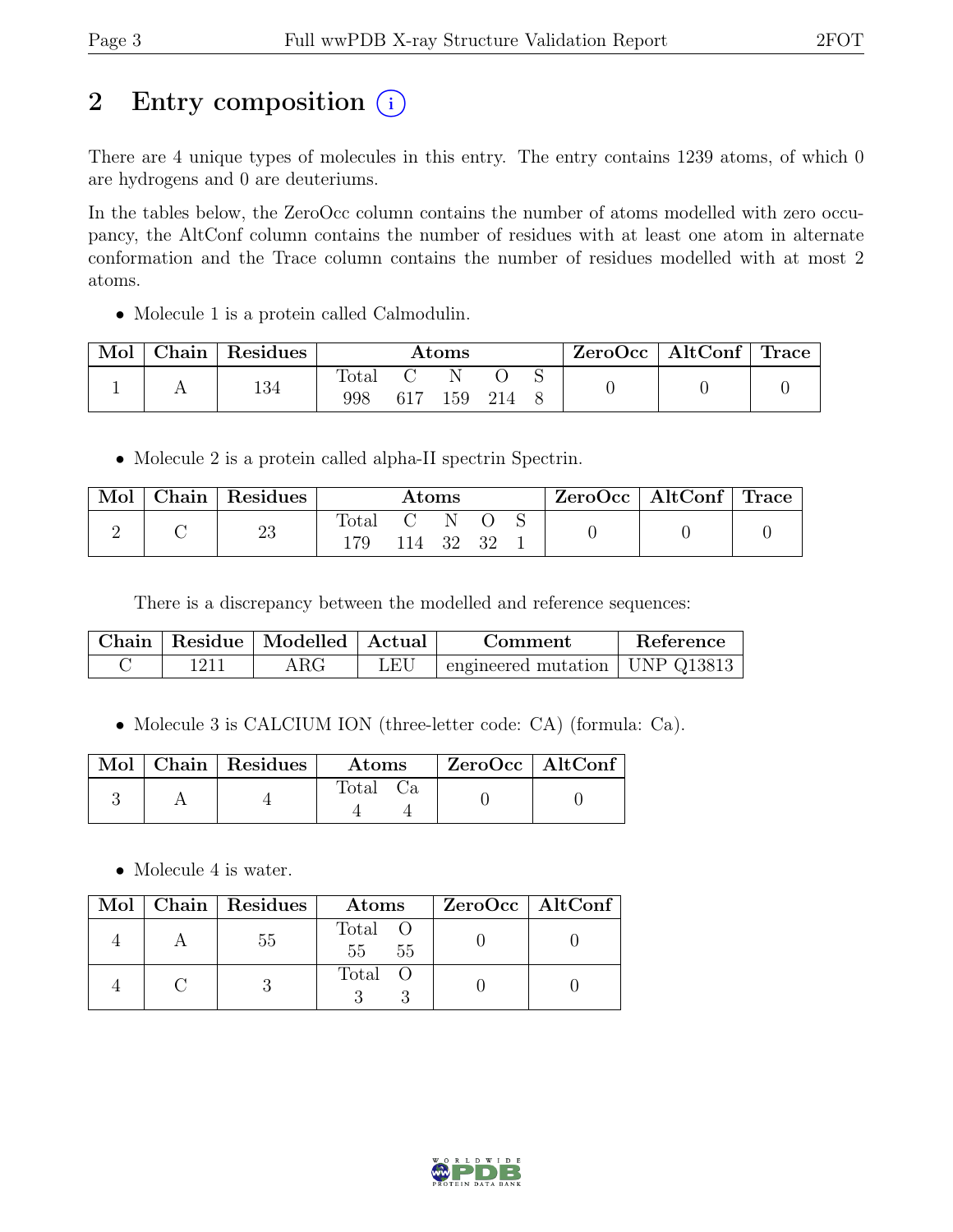ASP

# 3 Residue-property plots  $(i)$

These plots are drawn for all protein, RNA, DNA and oligosaccharide chains in the entry. The first graphic for a chain summarises the proportions of the various outlier classes displayed in the second graphic. The second graphic shows the sequence view annotated by issues in geometry and electron density. Residues are color-coded according to the number of geometric quality criteria for which they contain at least one outlier:  $green = 0$ , yellow  $= 1$ , orange  $= 2$  and red  $= 3$  or more. A red dot above a residue indicates a poor fit to the electron density (RSRZ > 2). Stretches of 2 or more consecutive residues without any outlier are shown as a green connector. Residues present in the sample, but not in the model, are shown in grey.



• Molecule 1: Calmodulin

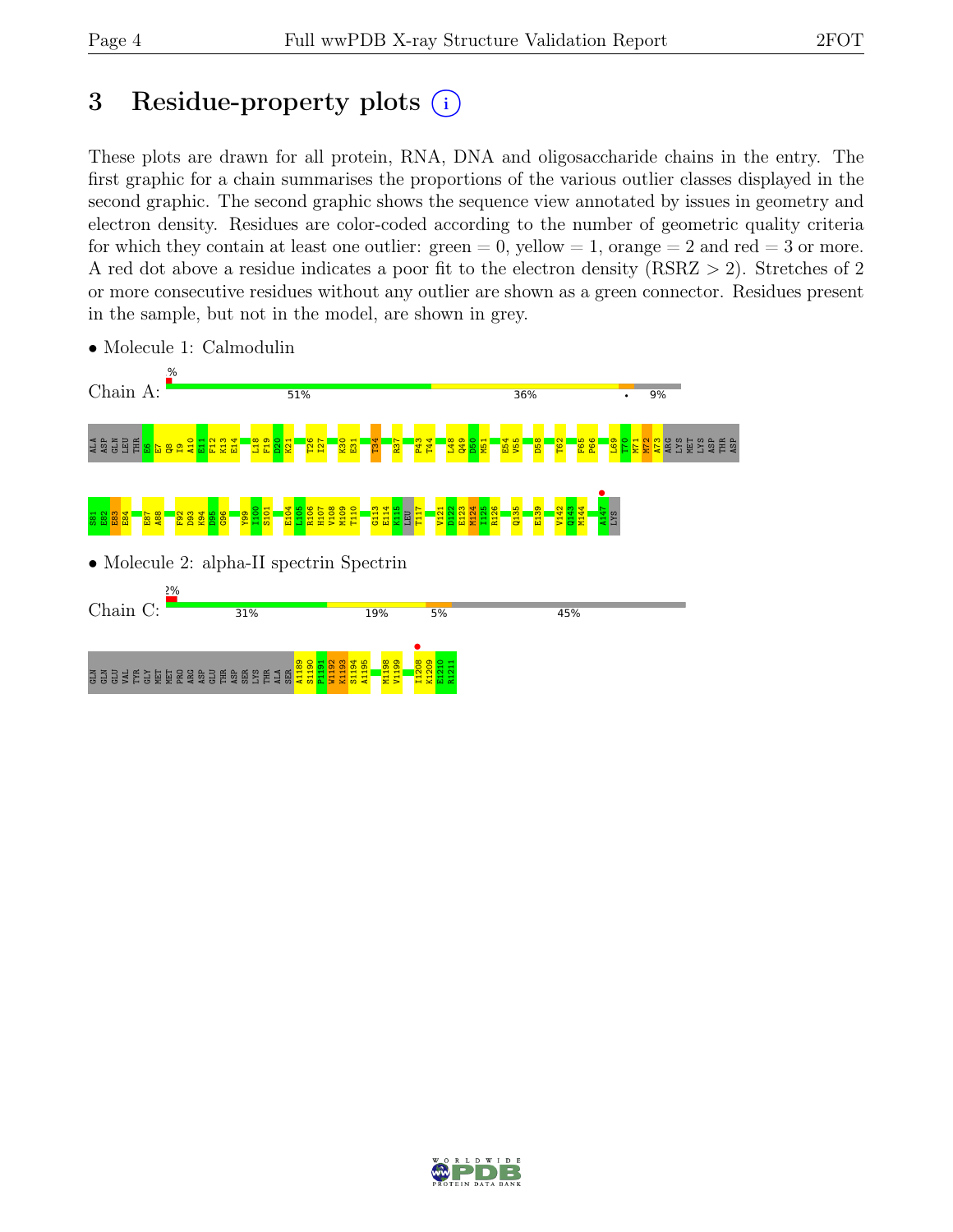# 4 Data and refinement statistics  $(i)$

| Property                                                             | Value                                             | <b>Source</b> |
|----------------------------------------------------------------------|---------------------------------------------------|---------------|
| Space group                                                          | P 21 21 21                                        | Depositor     |
| Cell constants                                                       | $44.29$ Å 57.74Å 69.75Å                           | Depositor     |
| a, b, c, $\alpha$ , $\beta$ , $\gamma$                               | $90.00^{\circ}$<br>$90.00^\circ$<br>$90.00^\circ$ |               |
| Resolution $(A)$                                                     | 44.48<br>$-2.45$                                  | Depositor     |
|                                                                      | 44.48<br>$-2.45$                                  | <b>EDS</b>    |
| % Data completeness                                                  | 89.8 (44.48-2.45)                                 | Depositor     |
| (in resolution range)                                                | $90.0(44.48-2.45)$                                | <b>EDS</b>    |
| $R_{merge}$                                                          | 0.24                                              | Depositor     |
| $\mathrm{R}_{sym}$                                                   | (Not available)                                   | Depositor     |
| $\langle I/\sigma(I)\rangle^{-1}$                                    | $2.04$ (at 2.45Å)                                 | Xtriage       |
| Refinement program                                                   | <b>CNS 1.1</b>                                    | Depositor     |
|                                                                      | $0.245$ , $0.269$                                 | Depositor     |
| $R, R_{free}$                                                        | 0.250,<br>0.246                                   | DCC           |
| $R_{free}$ test set                                                  | 712 reflections $(10.95\%)$                       | wwPDB-VP      |
| Wilson B-factor $(A^2)$                                              | 35.3                                              | Xtriage       |
| Anisotropy                                                           | 0.718                                             | Xtriage       |
| Bulk solvent $k_{sol}(e/\mathring{A}^3)$ , $B_{sol}(\mathring{A}^2)$ | $0.34$ , 59.1                                     | <b>EDS</b>    |
| L-test for $\mathrm{twinning}^2$                                     | $< L >$ = 0.47, $< L2 >$ = 0.29                   | Xtriage       |
| Estimated twinning fraction                                          | No twinning to report.                            | Xtriage       |
| $\overline{F_o,F_c}$ correlation                                     | 0.91                                              | <b>EDS</b>    |
| Total number of atoms                                                | 1239                                              | wwPDB-VP      |
| Average B, all atoms $(A^2)$                                         | 44.0                                              | wwPDB-VP      |

Xtriage's analysis on translational NCS is as follows: The largest off-origin peak in the Patterson function is 9.92% of the height of the origin peak. No significant pseudotranslation is detected.

<sup>&</sup>lt;sup>2</sup>Theoretical values of  $\langle |L| \rangle$ ,  $\langle L^2 \rangle$  for acentric reflections are 0.5, 0.333 respectively for untwinned datasets, and 0.375, 0.2 for perfectly twinned datasets.



<span id="page-4-1"></span><span id="page-4-0"></span><sup>1</sup> Intensities estimated from amplitudes.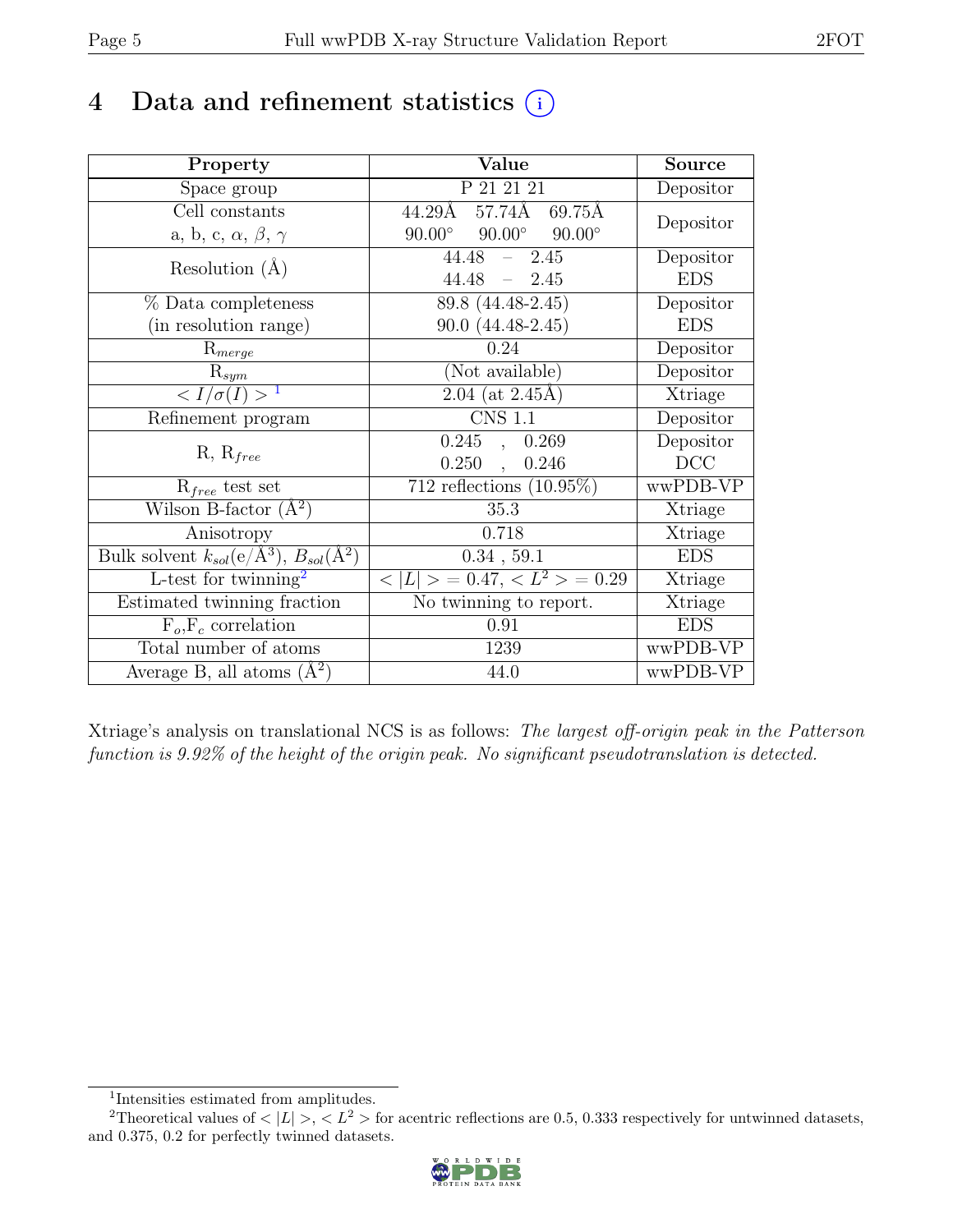# 5 Model quality  $(i)$

## 5.1 Standard geometry  $(i)$

Bond lengths and bond angles in the following residue types are not validated in this section: CA

The Z score for a bond length (or angle) is the number of standard deviations the observed value is removed from the expected value. A bond length (or angle) with  $|Z| > 5$  is considered an outlier worth inspection. RMSZ is the root-mean-square of all Z scores of the bond lengths (or angles).

| Mol           | Chain  |             | Bond lengths | Bond angles |             |  |
|---------------|--------|-------------|--------------|-------------|-------------|--|
|               |        | <b>RMSZ</b> | # $ Z  > 5$  | RMSZ        | # $ Z  > 5$ |  |
|               |        | 0.41        | 0/1008       | 0.58        | 0/1357      |  |
| $\mathcal{D}$ | $\cap$ | 0.46        | 0/183        | 0.56        | 0/246       |  |
| All           | All    | 0.42        | 1191         | 0.58        | 1603        |  |

There are no bond length outliers.

There are no bond angle outliers.

There are no chirality outliers.

There are no planarity outliers.

### 5.2 Too-close contacts  $(i)$

In the following table, the Non-H and H(model) columns list the number of non-hydrogen atoms and hydrogen atoms in the chain respectively. The H(added) column lists the number of hydrogen atoms added and optimized by MolProbity. The Clashes column lists the number of clashes within the asymmetric unit, whereas Symm-Clashes lists symmetry-related clashes.

|  |      |      |    | Mol   Chain   Non-H   H(model)   H(added)   Clashes   Symm-Clashes |
|--|------|------|----|--------------------------------------------------------------------|
|  | 998  | 887  |    |                                                                    |
|  | 179  | 78   |    |                                                                    |
|  |      |      |    |                                                                    |
|  | 55   |      |    |                                                                    |
|  |      |      |    |                                                                    |
|  | 1239 | 1065 | 50 |                                                                    |

The all-atom clashscore is defined as the number of clashes found per 1000 atoms (including hydrogen atoms). The all-atom clashscore for this structure is 22.

All (50) close contacts within the same asymmetric unit are listed below, sorted by their clash magnitude.

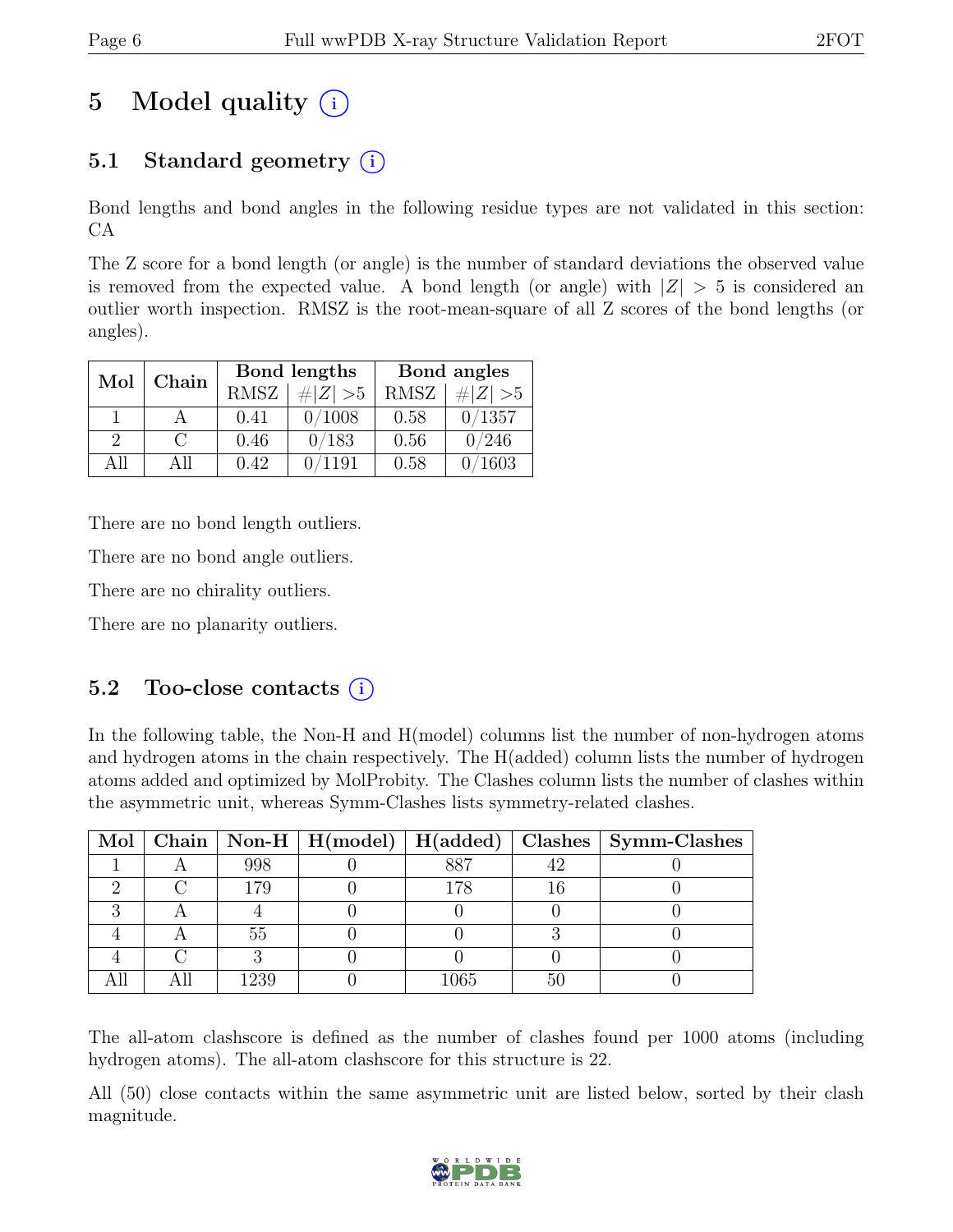| Atom-1                     | Atom-2                        | Interatomic<br>distance $(\AA)$ | Clash<br>overlap $(A)$ |
|----------------------------|-------------------------------|---------------------------------|------------------------|
| 2:C:1193:LYS:HD2           | 2:C:1194:SER:N                | 1.90                            | 0.87                   |
| 1: A:110:THR:HA            | 1:A:114:GLU:O                 | 1.89                            | 0.73                   |
| $1:\overline{A:139:GLU:O}$ | 1:A:142:VAL:HG22              | 1.89                            | 0.73                   |
| 2:C:1190:SER:HB2           | 2:C:1193:LYS:HG3              | 1.74                            | 0.69                   |
| 1: A:30: LYS:O             | 1: A:34:THR:HG23              | 1.92                            | 0.69                   |
| 1:A:124:MET:O              | 2:C:1192:TRP:HZ3              | 1.77                            | 0.67                   |
| 1:A:99:TYR:HB3             | 1:A:135:GLN:HE21              | 1.61                            | 0.66                   |
| 1: A:83: GLU:O             | 1:A:87:GLU:HB2                | 1.96                            | 0.66                   |
| 1: A:44:THR:O              | 1:A:48:LEU:HD13               | 1.97                            | 0.65                   |
| 1:A:37:ARG:HD2             | 4:A:504:HOH:O                 | 2.01                            | 0.60                   |
| 2:C:1190:SER:HB2           | 2:C:1193:LYS:CG               | 2.32                            | 0.60                   |
| 2:C:1190:SER:O             | 2:C:1193:LYS:HG3              | 2.02                            | 0.59                   |
| 1:A:55:VAL:HG22            | 2:C:1208:ILE:HD13             | 1.83                            | 0.59                   |
| 1: A:54: GLU:OE1           | 2:C:1209:LYS:HA               | 2.02                            | 0.58                   |
| 1:A:10:ALA:O               | 1:A:13:LYS:HG2                | 2.04                            | 0.58                   |
| 1: A:51: MET:HG2           | 2:C:1209:LYS:HB2              | 1.88                            | 0.55                   |
| 2:C:1190:SER:CB            | $2:C:1193:LYS:H\overline{G3}$ | 2.35                            | 0.55                   |
| 1: A:21: LYS:N             | 1:A:31:GLU:OE1                | 2.44                            | 0.51                   |
| 1: A:65:PHE:HB3            | 1:A:66:PRO:HD3                | 1.92                            | 0.51                   |
| 1: A:83: GLU:OE1           | 1: A:83: GLU: HA              | $\overline{2.10}$               | 0.50                   |
| 1: A:117:THR:O             | 1:A:121:VAL:HG23              | 2.10                            | 0.50                   |
| 1: A:54: GLU:O             | 2:C:1208:ILE:HD11             | 2.12                            | 0.49                   |
| 1:A:124:MET:O              | 2:C:1192:TRP:CZ3              | 2.60                            | 0.49                   |
| 1:A:13:LYS:HG3             | 1:A:14:GLU:N                  | 2.27                            | 0.49                   |
| 1: A:26:THR:HB             | 1: A:62:THR:HB                | 1.94                            | 0.48                   |
| 2:C:1189:ALA:O             | 2:C:1193:LYS:HE2              | 2.12                            | 0.48                   |
| 2:C:1190:SER:O             | 2:C:1193:LYS:HE2              | 2.15                            | 0.47                   |
| 1:A:10:ALA:C               | 1:A:13:LYS:HG2                | 2.34                            | 0.47                   |
| 1:A:92:PHE:CD1             | 1:A:108:VAL:HG11              | 2.49                            | 0.47                   |
| 1:A:12:PHE:CE1             | 1: A:72: MET:HB3              | 2.49                            | 0.47                   |
| 1:A:54:GLU:HB3             | 2:C:1208:ILE:HG12             | 1.97                            | 0.46                   |
| 1:A:43:PRO:HB2             | 1:A:48:LEU:CD1                | 2.46                            | 0.45                   |
| 1: A: 109: MET: HG3        | 1:A:124:MET:CE                | 2.47                            | 0.44                   |
| 1:A:19:PHE:HB3             | 1:A:27:ILE:HD12               | 1.98                            | 0.44                   |
| 1:A:106:ARG:O              | 1: A:110:THR:HG22             | 2.17                            | 0.44                   |
| 1:A:93:ASP:OD2             | 1:A:96:GLY:HA2                | 2.18                            | 0.44                   |
| 1: A:13:LYS:HA             | 1: A:65:PHE:CE1               | 2.53                            | 0.44                   |
| 1: A:94: LYS: HD2          | 1:A:107:HIS:CD2               | 2.53                            | 0.43                   |
| 1:A:49:GLN:NE2             | 4:A:556:HOH:O                 | $2.50\,$                        | 0.43                   |
| 1:A:9:ILE:HG23             | 1:A:69:LEU:HD21               | 2.01                            | 0.43                   |
| 1:A:10:ALA:HA              | 1:A:13:LYS:HG2                | 2.01                            | 0.43                   |
| 1:A:101:SER:OG             | 1:A:104:GLU:HG3               | 2.19                            | 0.42                   |

Continued on next page...

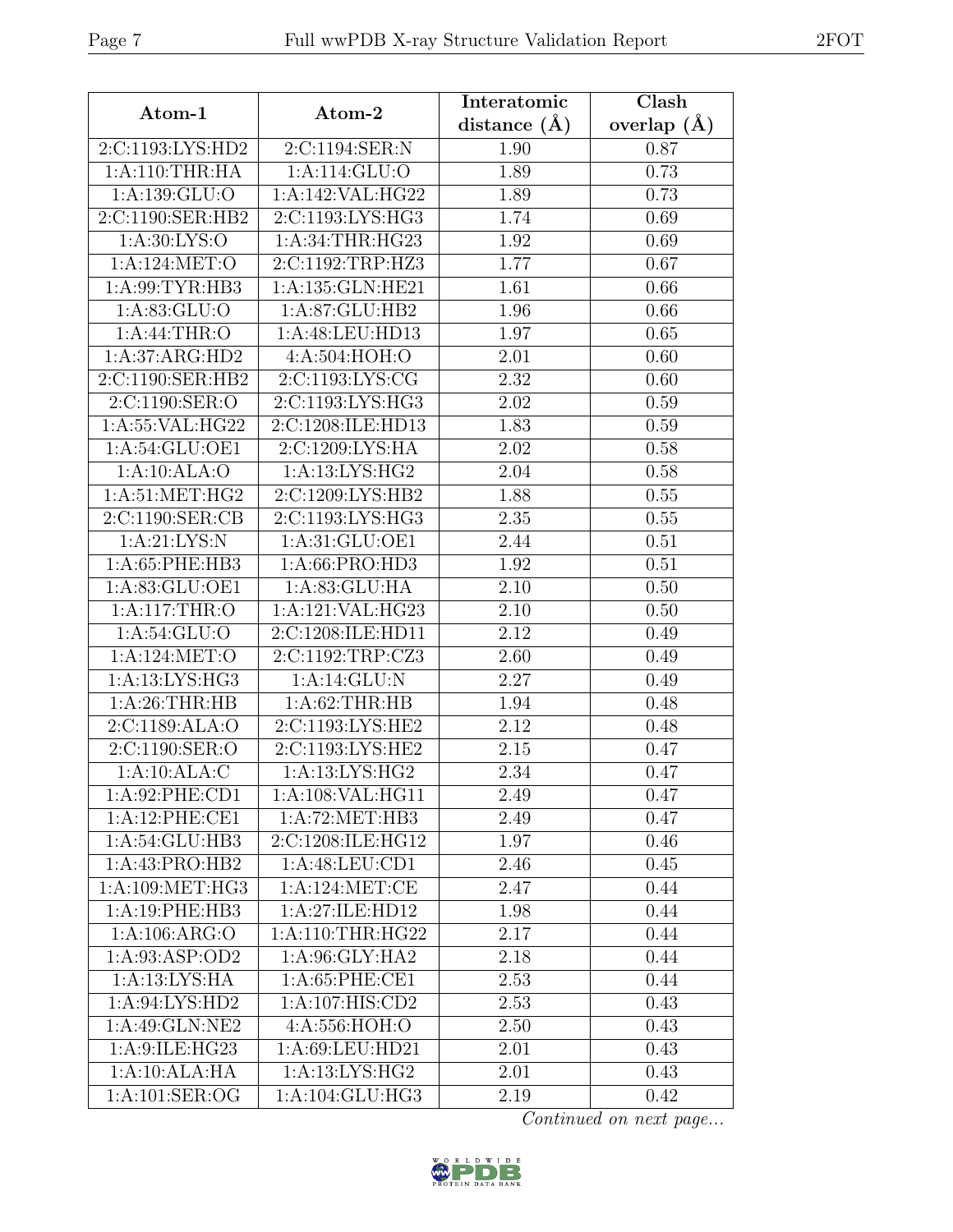|                           |                   | Interatomic      | Clash         |
|---------------------------|-------------------|------------------|---------------|
| Atom-1                    | Atom-2            | distance $(\AA)$ | overlap $(A)$ |
| 2:C:1195:ALA:O            | 2:C:1199:VAL:HG23 | 2.20             | 0.42          |
| 1:A:123:GLU:HA            | 1: A:126: ARG:HG2 | 2.01             | 0.42          |
| 1: A:88: ALA:O            | 1:A:92:PHE:HD2    | 2.02             | 0.42          |
| 1:A:18:LEU:HD13           | 2:C:1198:MET:HG3  | 2.03             | 0.41          |
| 1: A:109: MET:HG3         | 1: A:124: MET:HE1 | 2.03             | 0.41          |
| 1: A:99: TYR: HB3         | 1:A:135:GLN:NE2   | 2.31             | 0.41          |
| 1:A:14:GLU:HG3            | 4:A:532:HOH:O     | 2.21             | 0.41          |
| $1:A:71:MET:\overline{C}$ | 1:A:73:ALA:H      | 2.24             | 0.40          |

Continued from previous page...

There are no symmetry-related clashes.

### 5.3 Torsion angles  $(i)$

#### 5.3.1 Protein backbone (i)

In the following table, the Percentiles column shows the percent Ramachandran outliers of the chain as a percentile score with respect to all X-ray entries followed by that with respect to entries of similar resolution.

The Analysed column shows the number of residues for which the backbone conformation was analysed, and the total number of residues.

| Mol | Chain | Analysed         | Favoured     |          | Allowed   Outliers | Percentiles        |
|-----|-------|------------------|--------------|----------|--------------------|--------------------|
|     |       | $128/148$ (86\%) | $120(94\%)$  | 6(5%)    | $2(2\%)$           | $9$ $8$            |
|     |       | $21/42(50\%)$    | $20(95\%)$   | $1(5\%)$ |                    | 100<br>$\vert$ 100 |
| All | All   | 149/190(78%)     | 140 $(94\%)$ | 7(5%)    | $2(1\%)$           | $1^{\Omega}$       |

All (2) Ramachandran outliers are listed below:

| Mol | Chain | Res | ype |
|-----|-------|-----|-----|
|     |       |     |     |
|     |       |     |     |

#### 5.3.2 Protein sidechains  $(i)$

In the following table, the Percentiles column shows the percent sidechain outliers of the chain as a percentile score with respect to all X-ray entries followed by that with respect to entries of similar resolution.

The Analysed column shows the number of residues for which the sidechain conformation was

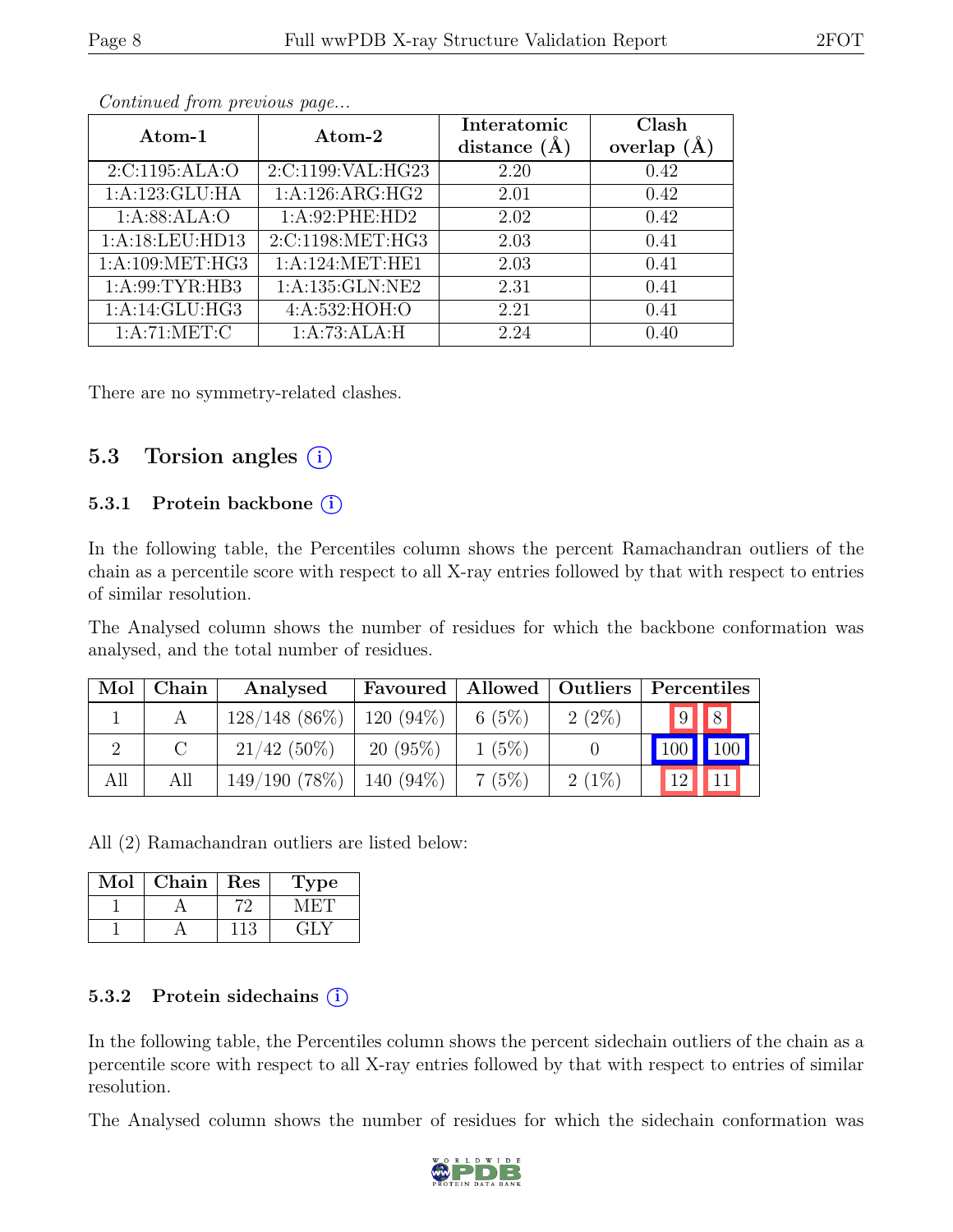| Mol | Chain    | Rotameric   Outliers  <br>Analysed |             | Percentiles |                                      |  |
|-----|----------|------------------------------------|-------------|-------------|--------------------------------------|--|
|     |          | $99/126$ (79%)                     | $91(92\%)$  | $8(8\%)$    | $11$   13                            |  |
|     | $\Gamma$ | 19/37(51%)                         | 17 $(90\%)$ | $2(10\%)$   | $\vert\vert\vert\vert$ 6<br>$ \tau $ |  |
| All | All      | 118/163(72%)                       | $108(92\%)$ | $10(8\%)$   | 19 <sup>°</sup>                      |  |

analysed, and the total number of residues.

All (10) residues with a non-rotameric sidechain are listed below:

| Mol            | Chain | Res  | <b>Type</b> |
|----------------|-------|------|-------------|
| 1              | А     |      | GLU         |
| 1              | А     | 8    | <b>GLN</b>  |
| $\mathbf{1}$   | A     | 34   | <b>THR</b>  |
| 1              | A     | 58   | <b>ASP</b>  |
| $\mathbf{1}$   | А     | 83   | <b>GLU</b>  |
| $\mathbf{1}$   | А     | 84   | GLU         |
| 1              | A     | 124  | <b>MET</b>  |
| $\mathbf{1}$   | A     | 144  | <b>MET</b>  |
| $\overline{2}$ | С     | 1192 | TRP         |
| $\overline{2}$ | C     | 1193 | <b>LYS</b>  |

Sometimes sidechains can be flipped to improve hydrogen bonding and reduce clashes. All (5) such sidechains are listed below:

| Mol | Chain | Res | <b>Type</b> |
|-----|-------|-----|-------------|
|     |       | 41  | <b>GLN</b>  |
|     |       | 49  | <b>GLN</b>  |
|     |       | 60  | <b>ASN</b>  |
|     |       | 135 | <b>GLN</b>  |
|     |       | 143 | GLN         |

#### 5.3.3 RNA  $(i)$

There are no RNA molecules in this entry.

## 5.4 Non-standard residues in protein, DNA, RNA chains  $(i)$

There are no non-standard protein/DNA/RNA residues in this entry.

## 5.5 Carbohydrates  $(i)$

There are no monosaccharides in this entry.

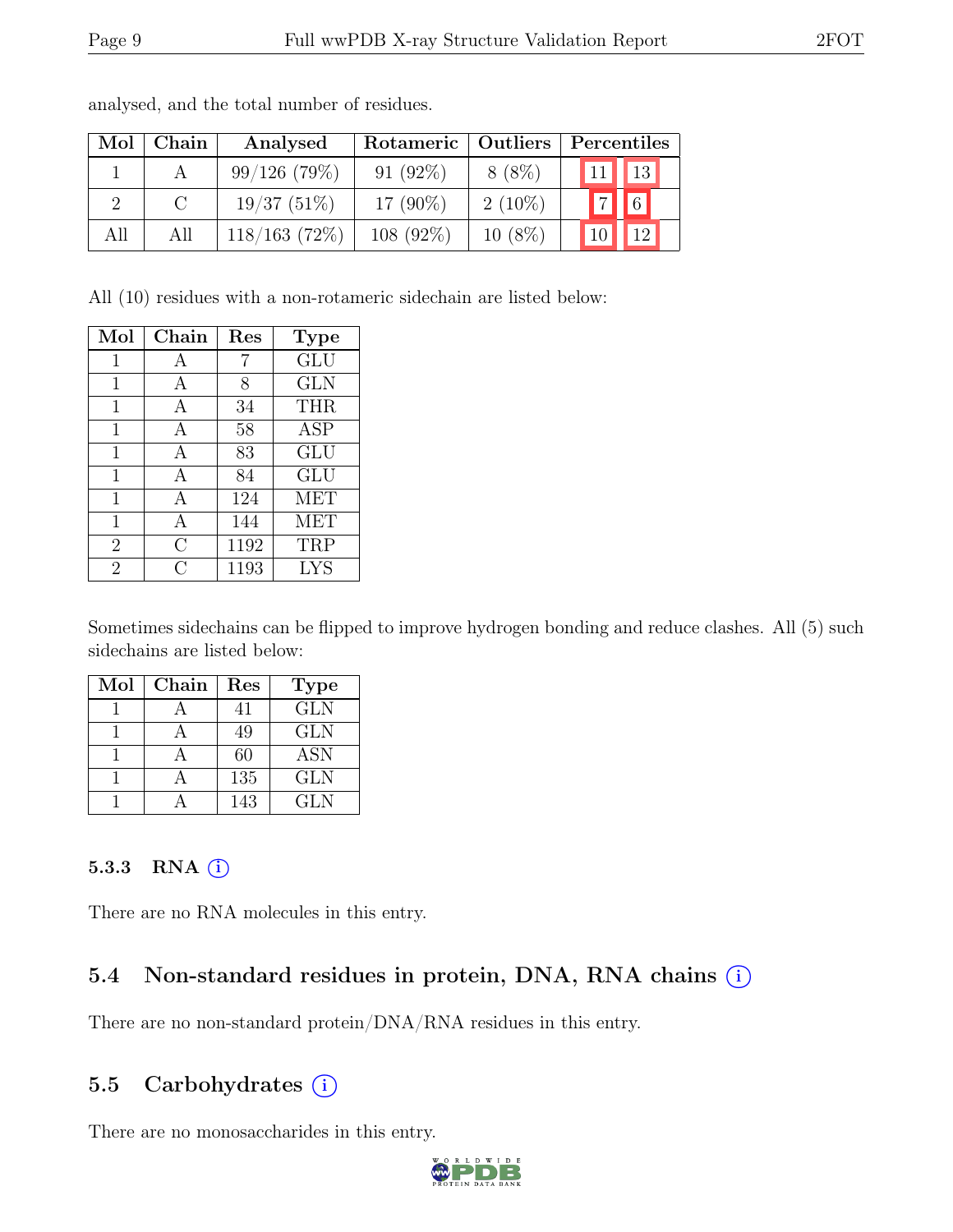### 5.6 Ligand geometry  $(i)$

Of 4 ligands modelled in this entry, 4 are monoatomic - leaving 0 for Mogul analysis. There are no bond length outliers. There are no bond angle outliers. There are no chirality outliers. There are no torsion outliers. There are no ring outliers. No monomer is involved in short contacts.

### 5.7 Other polymers  $(i)$

There are no such residues in this entry.

### 5.8 Polymer linkage issues (i)

There are no chain breaks in this entry.

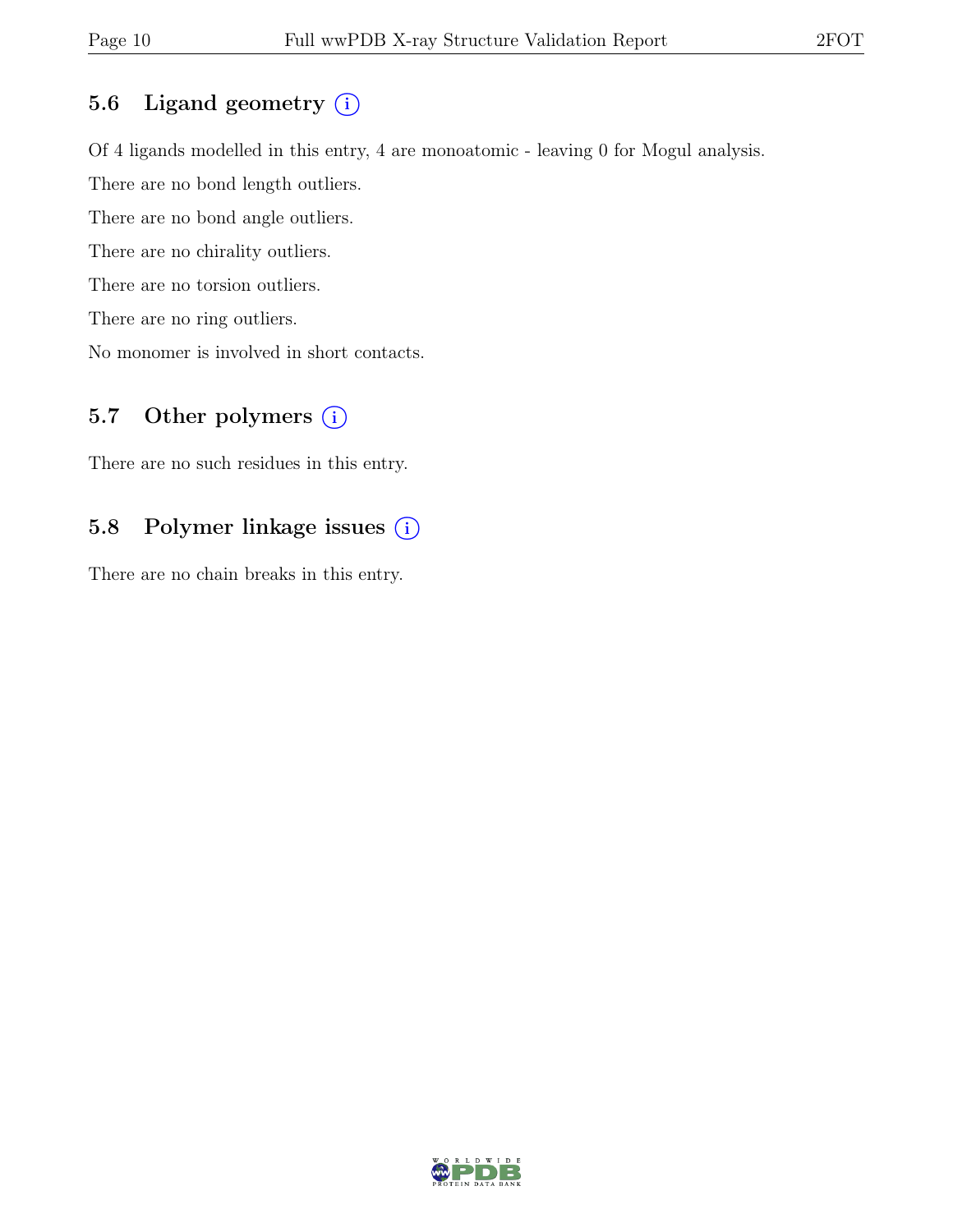# 6 Fit of model and data  $(i)$

## 6.1 Protein, DNA and RNA chains  $(i)$

In the following table, the column labelled  $#RSRZ>2$  contains the number (and percentage) of RSRZ outliers, followed by percent RSRZ outliers for the chain as percentile scores relative to all X-ray entries and entries of similar resolution. The OWAB column contains the minimum, median,  $95<sup>th</sup>$  percentile and maximum values of the occupancy-weighted average B-factor per residue. The column labelled 'Q< 0.9' lists the number of (and percentage) of residues with an average occupancy less than 0.9.

| Mol | Chain | Analysed        | ${ <\hspace{-1.5pt}{\mathrm{RSRZ}} \hspace{-1.5pt}>}$ | $\#\text{RSRZ}\text{>2}$ | $\text{OWAB}(\AA^2)$ | $^+$ Q<0.9 $^+$ |
|-----|-------|-----------------|-------------------------------------------------------|--------------------------|----------------------|-----------------|
|     |       | $134/148$ (90%) | 0.09                                                  | $1(0\%)$ 87 88           | 24, 44, 74, 88       |                 |
|     |       | $23/42(54\%)$   | 0.25                                                  | $1(4\%)$ 35<br> 32       | 22, 33, 49, 52       |                 |
| All | All   | $157/190(82\%)$ | 0.11                                                  | $ 77 $ 76<br>$2(1\%)$    | 22, 43, 72, 88       |                 |

All (2) RSRZ outliers are listed below:

| Mol | Chain | $\operatorname{Res}$ | Type | $ $ RSRZ |  |
|-----|-------|----------------------|------|----------|--|
|     |       | 1208                 | ILE. |          |  |
|     |       |                      |      |          |  |

### 6.2 Non-standard residues in protein, DNA, RNA chains (i)

There are no non-standard protein/DNA/RNA residues in this entry.

### 6.3 Carbohydrates (i)

There are no monosaccharides in this entry.

### 6.4 Ligands  $(i)$

In the following table, the Atoms column lists the number of modelled atoms in the group and the number defined in the chemical component dictionary. The B-factors column lists the minimum, median,  $95<sup>th</sup>$  percentile and maximum values of B factors of atoms in the group. The column labelled 'Q< 0.9' lists the number of atoms with occupancy less than 0.9.

| Mol | l'vpe | Chain | $\operatorname{Res}$ | Atoms | ${\bf RSCC}$ |      | $RSR   B-factors(A^2)$ | $\mathrm{Q}{<}0.9$ |
|-----|-------|-------|----------------------|-------|--------------|------|------------------------|--------------------|
|     |       |       | 202                  |       | $0.96\,$     | 0.03 | 40,40,40,40            |                    |
|     |       |       | 203                  |       | 0.98         | 0.05 | 35, 35, 35, 35         |                    |
|     |       |       | 201                  |       | 0.99         | 0.05 | 38, 38, 38, 38         |                    |

Continued on next page...